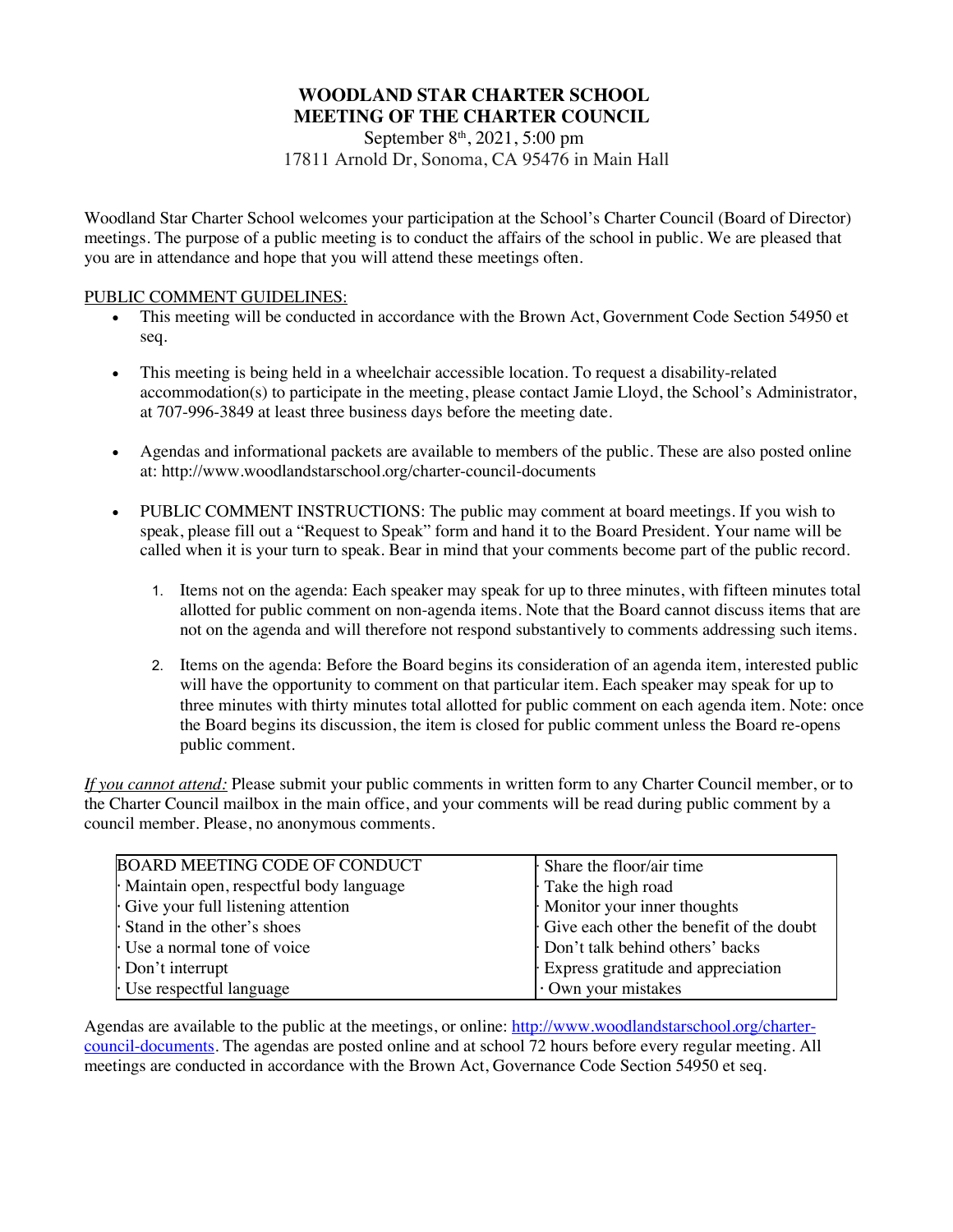# **WOODLAND STAR CHARTER SCHOOL MEETING OF THE CHARTER COUNCIL**

September 8<sup>th</sup>, 2021, 5:00 pm 17811 Arnold Dr, Sonoma, CA 95476 in Main Hall

## **AGENDA**

### **Procedural (5:00 pm)**

A. CALL TO ORDER Meeting called to order by Board President at:

Verse and Welcome:

**Imbue thyself with the power of imagination. Have courage for the truth. Sharpen thy feeling for responsibility of soul.**

B. ROLL CALL

Present? (Mark Y/N)

**\_\_\_\_\_\_\_Robert Stewart (RS)**, Board President (Board appointed)

**Seth Olyer (SO, Vice President (Parent body elected)** 

**\_\_\_\_\_\_\_Brooke Sevenau (BS)**, Board member (Parent Association elected)

**Bill Kobabe (BK), Board member (Faculty elected)** 

**\_Barbara Fitzmaurice (BF)**, Board member (Community Board appointed)

**\_\_\_\_\_\_\_Joan Baugh (JB)**, Board member (Faculty elected)

**Vacant**, (Parent body elected)

**Vacant**, (Parent body elected)

**Vacant**, (Board appointed)

## C. DESIGNATE A TIMEKEEPER FOR MEETING:

### **Consent Agenda Items – adjustment of agenda, as needed (5:02 pm)**

All matters listed under the consent agenda are considered by the Board to be routine and will be approved/enacted by the Board in one motion in the form listed below. Unless specifically requested by a Board member for further discussion or removed from the agenda, there will be no discussion of these items prior to the Board voting on them.

- 1. Warrants and Expenditures: August 2021
- 2. Meeting Minutes: August 26<sup>th</sup>, 2021
- 3. Agenda: September 8<sup>th</sup>, 2021

### Staff Recommendation: **Approve all consent agenda items**

|              | . . |          |  |
|--------------|-----|----------|--|
| Action:      |     | Aves:    |  |
| Motioned by: |     | Nays:    |  |
| Seconded by: |     | Abstain: |  |
| $ -$         |     |          |  |

Notes on vote above: